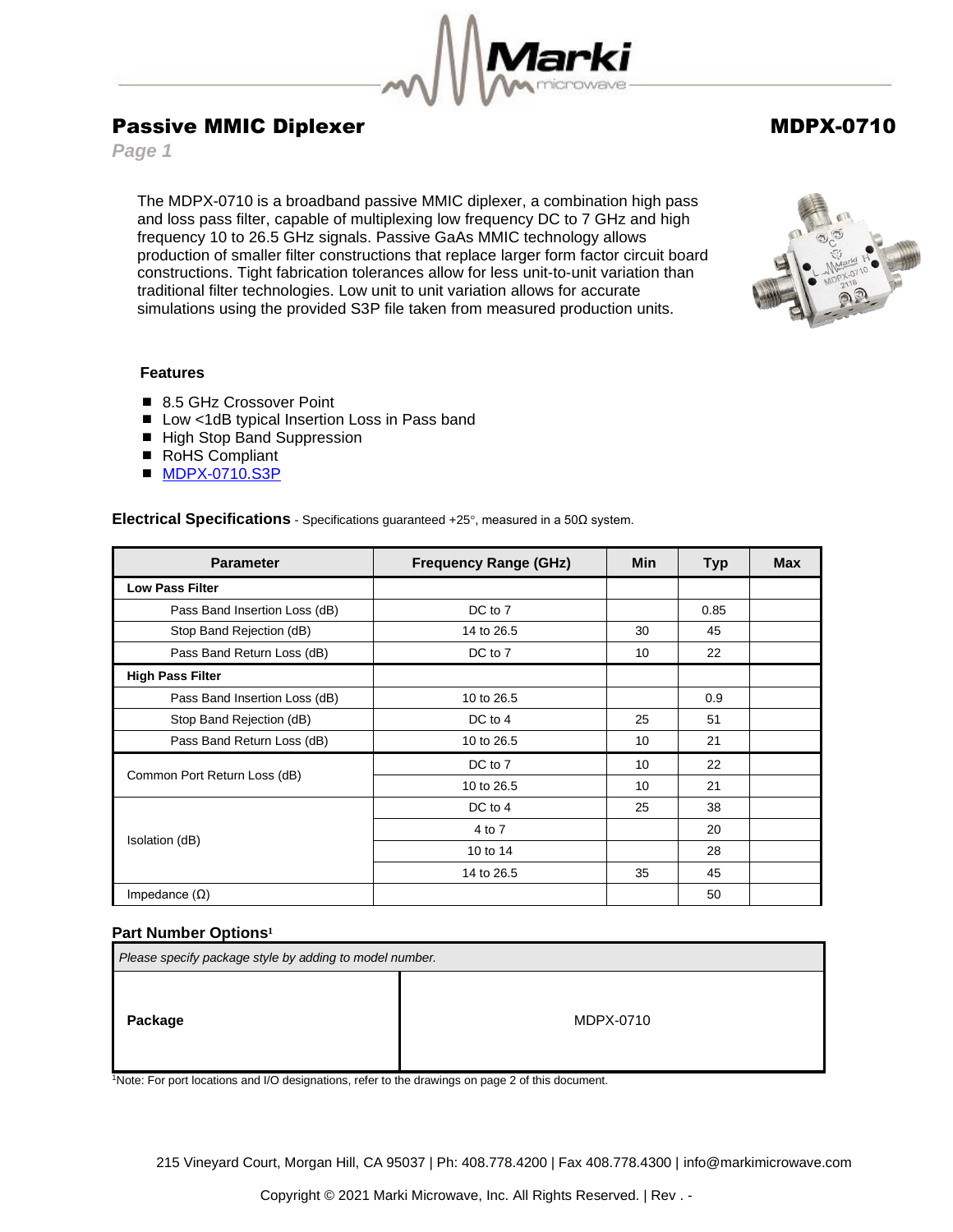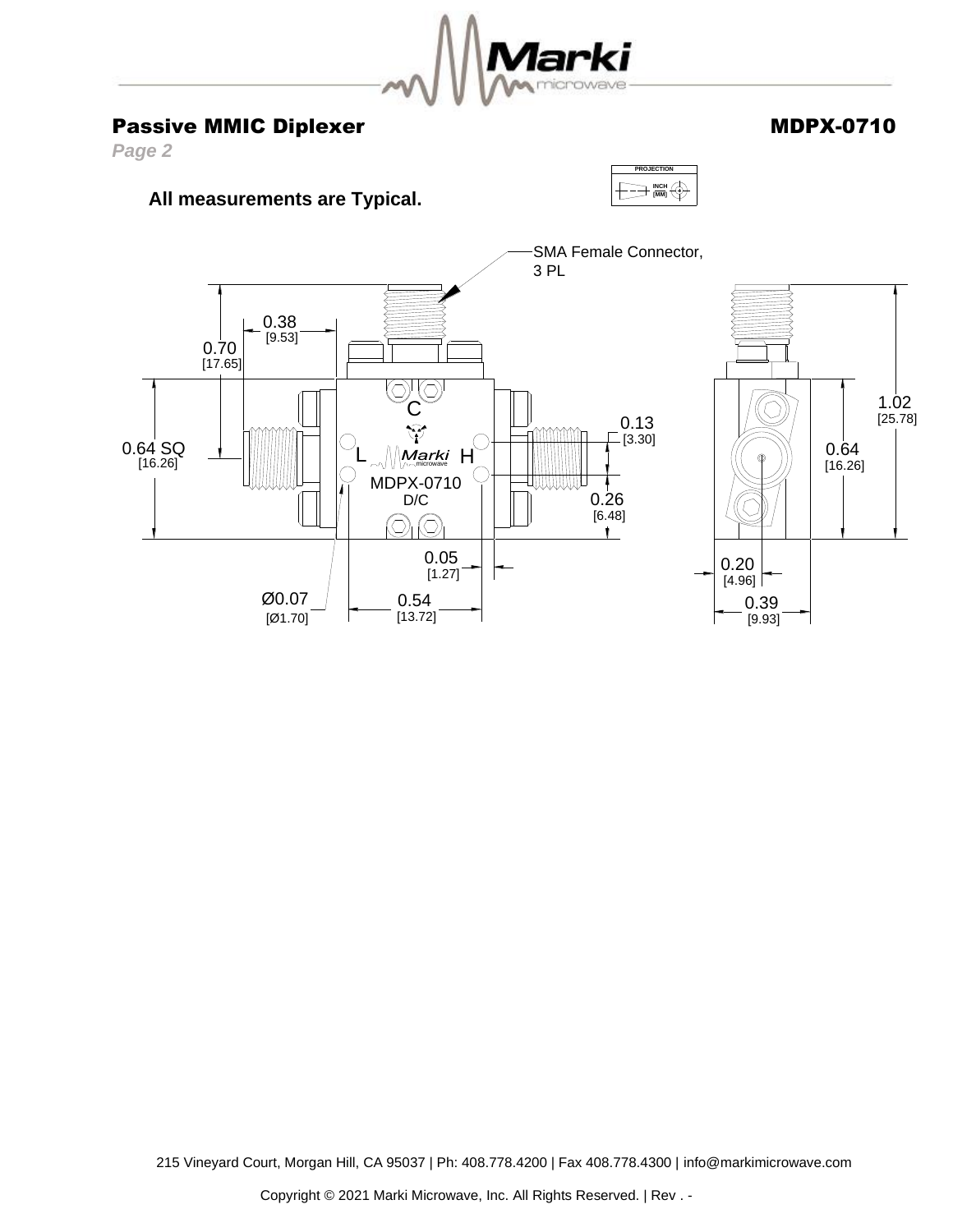

## Passive MMIC Diplexer Manual Accounts and MDPX-0710

*Page 3*

Module Typical Performance



215 Vineyard Court, Morgan Hill, CA 95037 | Ph: 408.778.4200 | Fax 408.778.4300 | info@markimicrowave.com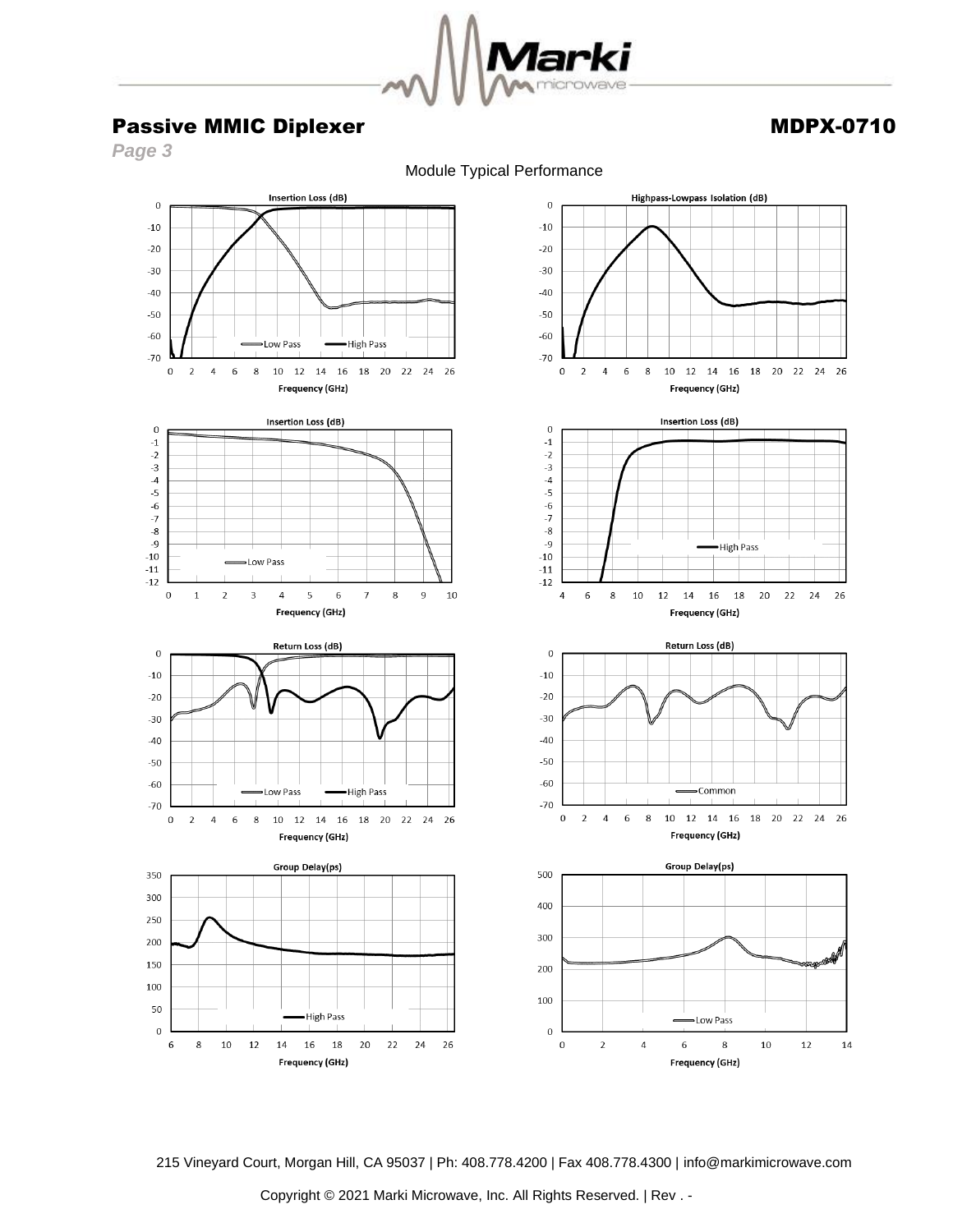

## Passive MMIC Diplexer Manual Accounts and MDPX-0710

*Page 4*

Module Typical Performance over temperature



215 Vineyard Court, Morgan Hill, CA 95037 | Ph: 408.778.4200 | Fax 408.778.4300 | info@markimicrowave.com